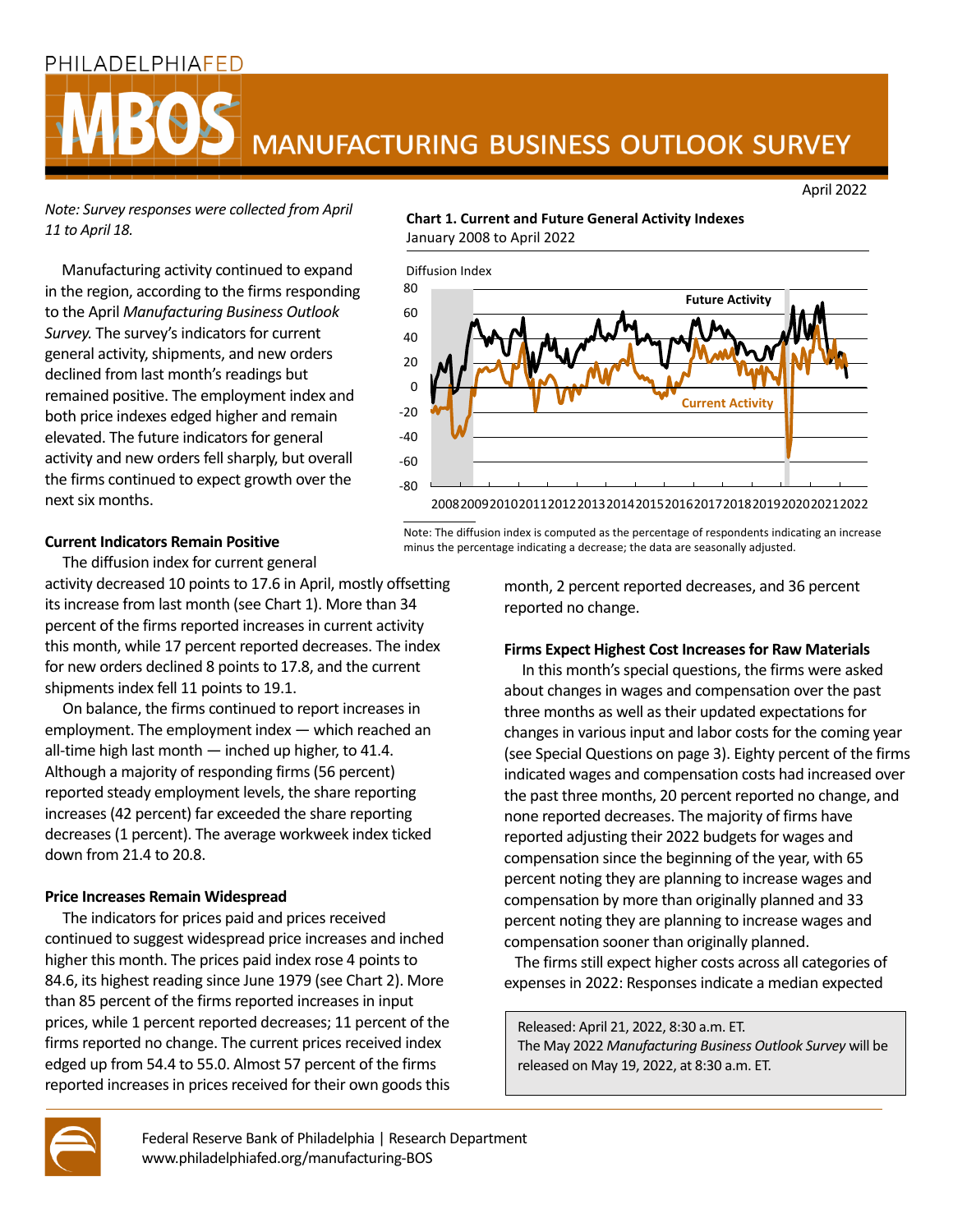increase of 10 to 12.5 percent for raw materials and of 7.5 to 10 percent for energy and for intermediate goods, higher than when this question was asked back in January. The median expected change for total compensation (wages plus benefits) was unchanged at 5 to 7.5 percent.

#### **Future Indicators Decline but Remain Positive**

 The diffusion index for future general activity decreased 15 points to 8.2, its lowest reading since December 2008 (see Chart 1). More than 37 percent of the firms expect increases in future activity (down from 41 percent last month) compared with 29 percent that expect decreases (up from 18 percent). The future new orders index fell 18 points to 3.7, while the future shipments index edged

down 1 point to 29.9. The future employment index ticked down 2 points but remains elevated. Nearly 55 percent of the firms expect steady employment levels over the next six months, 40 percent of the firms expect to increase employment, and 1 percent expect employment declines.

#### **Summary**

 Responses to the April *Manufacturing Business Outlook Survey* suggest continued expansion in regional manufacturing conditions this month. The indicators for current activity, new orders, and shipments all decreased but remained positive. The firms continued to indicate overall increases in employment and widespread increases in prices.

#### **Chart 2. Current Prices Paid and Prices Received Indexes** January 2008 to April 2022

Diffusion Index



Note: The diffusion index is computed as the percentage of respondents indicating an increase minus the percentage indicating a decrease; the data are seasonally adjusted.

> The indicators for future general activity and new orders fell notably, but the respondents continue to expect growth overall over the next six months.

| <b>MANUFACTURING</b><br><b>BUSINESS OUTLOOK SURVEY</b>                | April vs. March                              |                          |                                       |                          | Six Months from Now vs. April |                                              |          |                     |          |                           |
|-----------------------------------------------------------------------|----------------------------------------------|--------------------------|---------------------------------------|--------------------------|-------------------------------|----------------------------------------------|----------|---------------------|----------|---------------------------|
| <b>April 2022</b>                                                     | Previous<br><b>Diffusion</b><br><b>Index</b> | Increase                 | <b>No</b><br>Change                   | Decrease                 | <b>Diffusion</b><br>Index     | Previous<br><b>Diffusion</b><br><b>Index</b> | Increase | <b>No</b><br>Change | Decrease | <b>Diffusion</b><br>Index |
| What is your evaluation of the level<br>of general business activity? | 27.4                                         | 34.2                     | 45.2                                  | 16.6                     | 17.6                          | 22.7                                         | 37.4     | 31.0                | 29.2     | 8.2                       |
| <b>Company Business Indicators</b>                                    |                                              |                          |                                       |                          |                               |                                              |          |                     |          |                           |
| New Orders                                                            | 25.8                                         | 37.8                     | 40.8                                  | 20.0                     | 17.8                          | 22.0                                         | 32.7     | 36.0                | 29.0     | 3.7                       |
| Shipments                                                             | 30.2                                         | 34.9                     | 47.8                                  | 15.8                     | 19.1                          | 30.6                                         | 44.9     | 34.1                | 15.0     | 29.9                      |
| <b>Unfilled Orders</b>                                                | 21.0                                         | 25.3                     | 54.1                                  | 19.6                     | 5.7                           | $-15.9$                                      | 19.7     | 43.9                | 33.1     | $-13.4$                   |
| <b>Delivery Times</b>                                                 | 39.7                                         | 28.9                     | 57.2                                  | 11.0                     | 17.9                          | $-6.2$                                       | 11.0     | 56.2                | 30.1     | $-19.1$                   |
| Inventories                                                           | 0.5                                          | 24.7                     | 57.9                                  | 12.8                     | 11.9                          | 30.8                                         | 31.9     | 44.0                | 14.6     | 17.3                      |
| <b>Prices Paid</b>                                                    | 81.0                                         | 85.1                     | 11.1                                  | 0.5                      | 84.6                          | 71.3                                         | 73.9     | 21.2                | 3.8      | 70.1                      |
| <b>Prices Received</b>                                                | 54.4                                         | 56.6                     | 36.2                                  | 1.7                      | 55.0                          | 68.5                                         | 67.0     | 23.0                | 4.5      | 62.4                      |
| Number of Employees                                                   | 38.9                                         | 42.2                     | 56.0                                  | 0.7                      | 41.4                          | 40.7                                         | 39.5     | 54.6                | 0.8      | 38.7                      |
| Average Employee Workweek                                             | 21.4                                         | 23.0                     | 72.9                                  | 2.2                      | 20.8                          | 14.5                                         | 12.8     | 69.5                | 15.3     | $-2.6$                    |
| Capital Expenditures                                                  | $\overline{\phantom{a}}$                     | $\overline{\phantom{a}}$ | $\hspace{0.05cm}$ – $\hspace{0.05cm}$ | $\overline{\phantom{a}}$ | --                            | 24.8                                         | 26.3     | 62.8                | 6.5      | 19.9                      |

**NOTES:** 

(1) Diffusion indexes represent the percentage indicating an increase minus the percentage indicating a decrease.

(2) All data are seasonally adjusted.

(3) Percentages may not sum to 100 because of rounding, omission by respondents, or both.

(4) Survey results reflect data received through April 18, 2022.